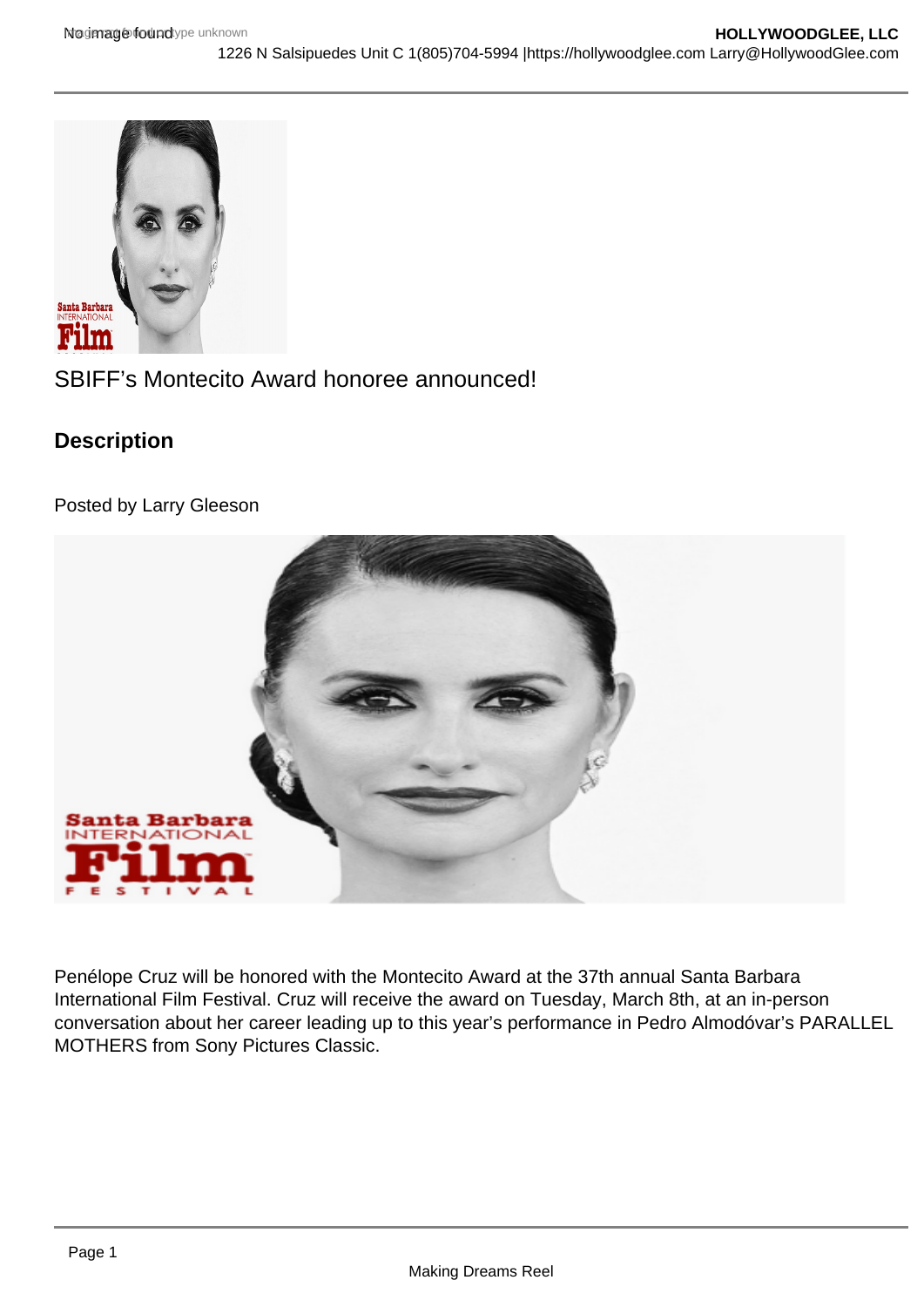SBIFF Executive Director Roger Durling (Photo cr. Clint Weisman Studio)

"In the most complex role written by the master Almodovar, Penelope Cruz delivers the best performance of her career and a master class in calibration and detailed acting," remarked SBIFF's Executive Director Roger Durling. "In my book, she's one of the great performers of our time."

In PARALLEL MOTHERS; Two women, Janis (Penélope Cruz) and Ana (Milena Smit), coincide in a hospital room where they are going to give birth. Both are single and became pregnant by accident. Janis, middle-aged, doesn't regret it and she is exultant. The other, Ana, an adolescent, is scared, repentant, and traumatized. Janis tries to encourage her while they move like sleepwalkers along the hospital corridors. The few words they exchange in these hours will create a very close link between the two, which by chance develops and complicates, and changes their lives in a decisive way.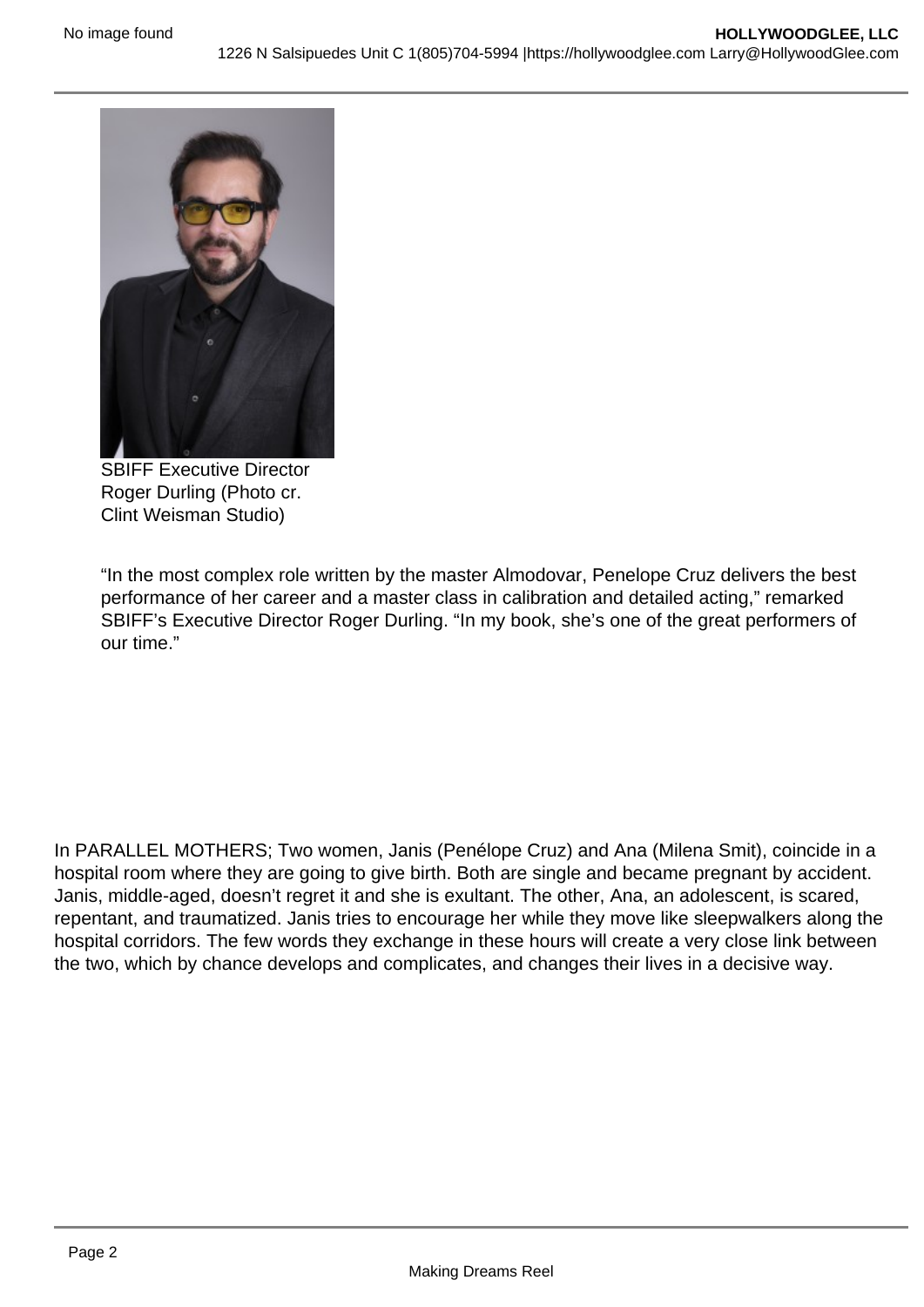## PARALLEL MOTHERS

The Montecito Award is named after one of the most beautiful and stylish areas in Santa Barbara. Past recipients include Amanda Seyfried, Lupita Nyong'o, Melissa McCarthy, Saoirse Ronan, Isabelle Huppert, Sylvester Stallone, Jennifer Aniston, Oprah Winfrey, Daniel Day-Lewis, Geoffrey Rush, Julianne Moore, Kate Winslet, Naomi Watts, and Javier Bardem.

The 37th Santa Barbara International Film Festival, presented by UGG®, will take place IN-PERSON on March 2 through March 12, 2022. 200+ films, filmmaker Q&As, industry panels, and celebrity tributes, will be held throughout Santa Barbara, including at the historic Arlington Theatre. This year's lineup is available on SBIFF's mobile app.

## About the Santa Barbara International Film Festival

The Santa Barbara International Film Festival (SBIFF) is a 501(c)(3) non-profit arts and educational organization dedicated to discovering and showcasing the best in independent and international cinema. Over the past 36 years, SBIFF has become one of the leading film festivals in the United States – attracting 100,000+ attendees and offering 11 days of 200+ films including 100+ premieres representing over 60 countries, tributes, and panel discussions, fulfilling their mission to engage, enrich, and inspire the Santa Barbara community through film.

In 2016, SBIFF entered a new era with the acquisition of the historic and beloved Riviera Theatre. After a capital campaign and renovation, the theatre is now SBIFF's new state-of-the-art, year-round home, showing new international and independent films every day. In 2019, SBIFF opened its own Education Center in downtown Santa Barbara on State Street to serve as a home for its many educational programs and a place for creativity and learning.